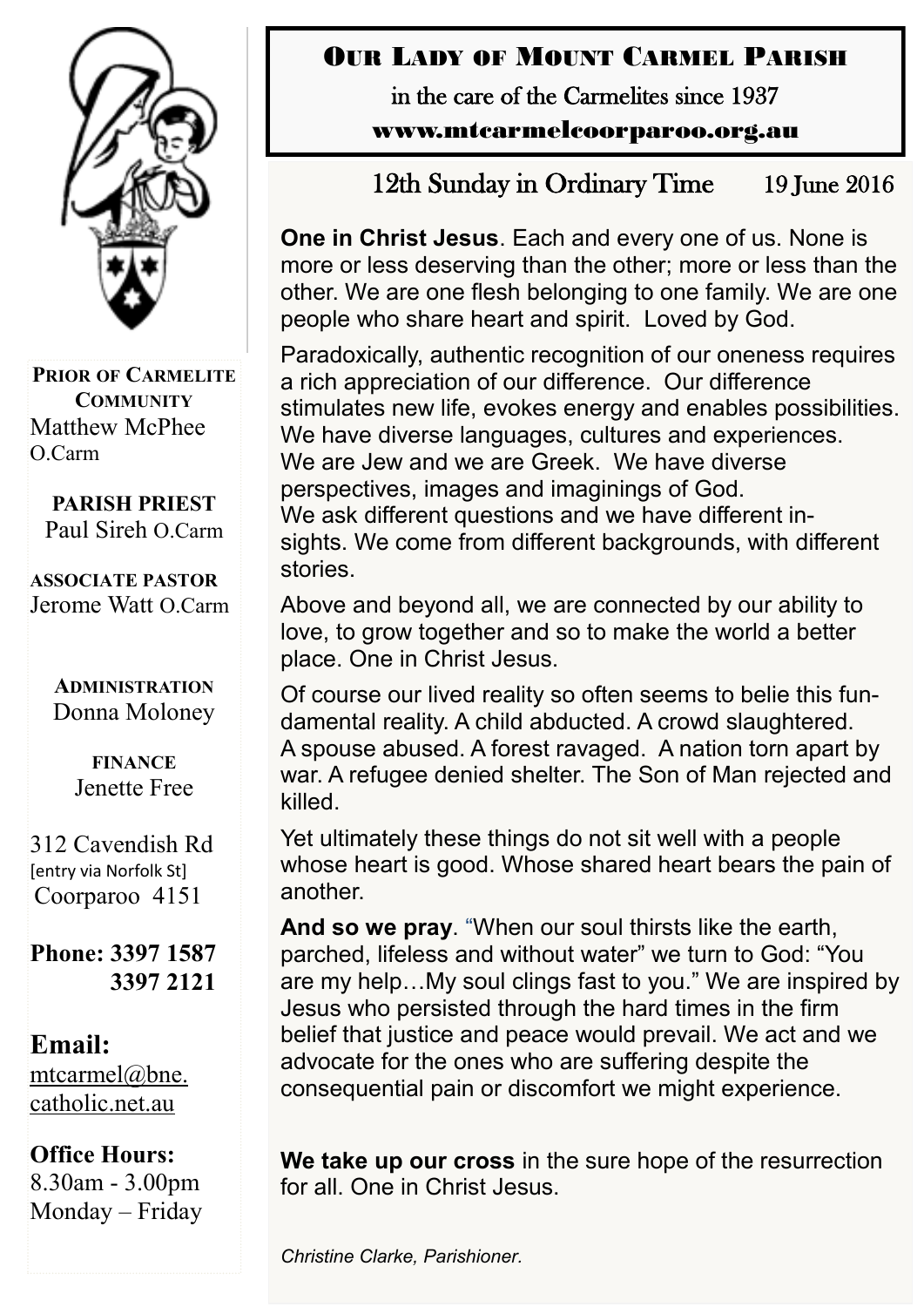# PARISH MASS TIMES

 Weekends: Saturday Vigil: 6pm Sunday: 8.30am & 5.30pm

Weekdays: Monday to Saturday 9am *A Mass of Anointing is held on the first Wednesday of every month at 10am followed by morning tea.*

> Reconciliation: Saturdays 9.30am – 10am



Rosary: Mondays – after 9am Mass



**BAPTISMS**— This weekend we welcome into our Catholic Community the following children:

Charlie Barber, Sebastian Barber, Charlotte Brown, Madeline Peel

**…………………….……………**

I baptize you in the name<br>of the Father and of the son<br>oond of the floly Spirit

# Appointments

Fr Paul Cahill, the Carmelite Provincial has announced that both Fr Paul and Fr Matthew will be leaving our parish at the end of July and relocating to Melbourne.

Fr Cahill has also proposed to Archbishop Coleridge for Fr Wayne Stanhope to commence as Parish Priest here at the beginning of August. Further details on Fr Paul and Fr Matthew's leaving and Fr Wayne's arrival will be detailed as they come to hand.

### Next Sunday's Readings: 26th June **Year C 13th Sunday in Ordinary Time**

**1 Kg 19:16, 19-21; Gal 5:1, 13-18; Gospel: Lk 9:51-62**

# Mercy Door



*Pope Francis opening the Mercy Door at the Vatican.*

Our Lady of Mt Carmel has joined with The Vatican and Churches across the world in having a **"Mercy Door'** at the entrance to their church this year, the Jubilee Year of Mercy.

Have you taken the opportunity yet to enter or exit through our Mercy Door ? (*the far right door as you enter the church)*

After you step into the Mercy foyer, there is our 'Mercy Tree' and along the brick wall are messages and images of Christ's Mercy.

I am encouraging everyone to be open to the richness of graces at our **Mercy**  entrance and to pause for a moment and to reflect on our merciful God.

We want to see our parish **Mercy**  entrance flourishing with your prayers, thoughts, intentions (thanking God for his mercy, or asking God for his mercy in some situation in your life). Maybe you have an image of mercy in action.

Please hand your contributions to one of the Priests, or into the office, or drop it into our mailbox on Norfolk Street.

*You can put your name to it, or keep it anonymous.*

As parishioners this is your door and we eagerly await your contributions.

Fr Paul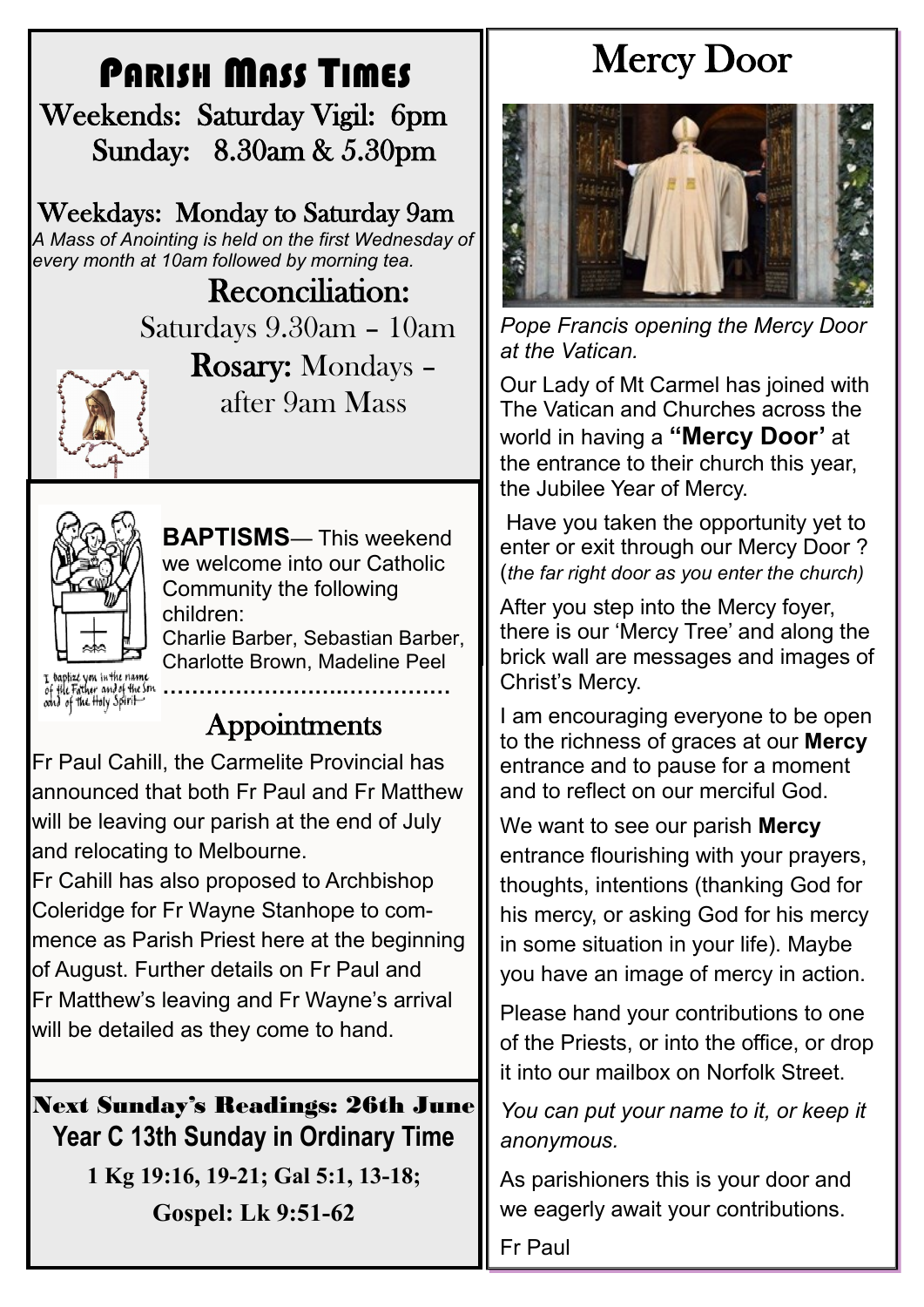### round and A  $\sqrt{0}$

#### COSSAG ANNUAL ART EXHIBITION AT THE CATHEDRAL PRE-CINCT— "THE GOOD SAMARITAN"

**Date:** June 24—27, 2016

**Times:** Opening Night on Friday June 24, from 6:00 pm - 9:30 pm followed by Saturday June 25 until Monday June 27 from 9:00 am - 5:00 pm

**Where:** Francis Rush Centre, 277 Elizabeth Street, Brisbane, QLD (enter via Charlotte St)

**Cost:** Free. Artwork can be purchased however.

……………………………………………………………………………………..

**The Parish Pastoral Council will be meeting on Tuesday 21st June at 7:00pm in the Carmel Community Room.**

………………………………………………………………………………….

**Planned Giving Envelopes:** The planned giving envelopes for 2016/17 are at the front of the church for collection. The envelopes are in numerical order Please check your number against the list on the noticeboard.

If parishioners who are currently using the envelope system wish to transfer to either the Direct Debit or Credit Card system, please take the forms that are available at the front of the church.

The Direct Debit method is preferred by the Parish as the most efficient and cost effective means of contribution by parishioners.

*Thank you for contributing through the Planned Giving Program, your generosity is appreciated. Also, please collect a copy of the Parish Finance Council 2015 Report.*

*…………………………………………………………………………………………………….*

**Position Vacant:** Applications are invited for the position of Parish Secretary/Administration Officer at Our Lady of Graces Parish, Carina. 30-38hrs per week Monday to Friday (negotiable). Contact: Peter Carius on 3324 3149 or Cindy Hayer on 3367 6332. Closes 3/7/16

…………………………………………………………………………………….

**Position Vacant: Looking for an interesting afternoon/morning once a week?** I am a lady with a physical disability that limits my mobility. I live in Holland Park. I am looking for a woman to assist me for 4 hours once a week to go on outings such as shopping, attending classical matinee concerts, go for meals.

Drivers Licence and own vehicle required. This is a paid position. Would suit mother or student. Computer proficiency (Mac) advantageous.

If you think that we could enrich each other's lives please email Laura on [laura.m.mandeville@gmail.com.](mailto:laura.m.mandeville@gmail.com)